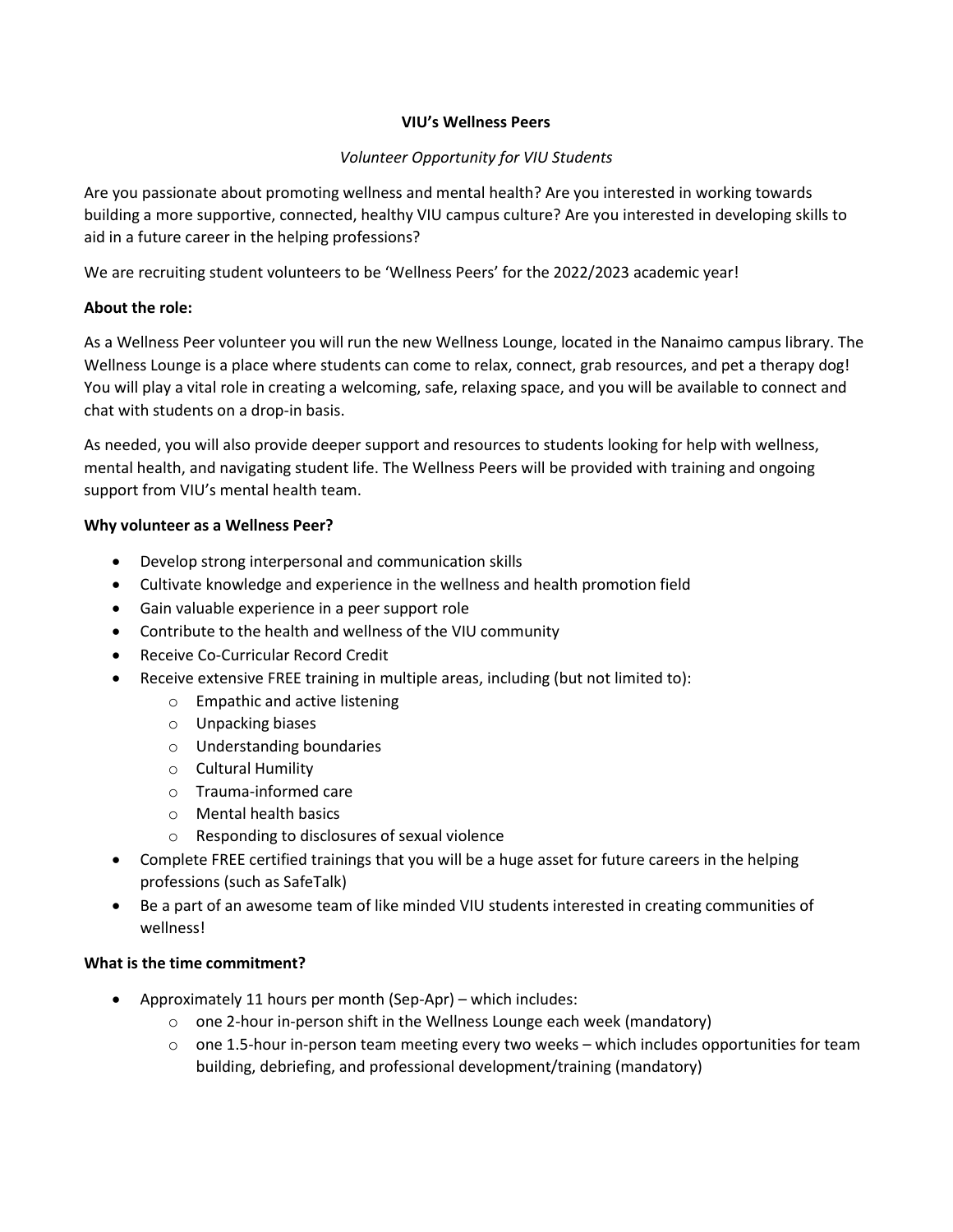$\circ$  once per semester, collaborating with other volunteers to offer an in-person connection event for students

Prior to beginning in the role, you will also be asked to engage in training, including:

- Completion of a few hours of online, self-paced, module training, *prior* to beginning your role in Sept
- Participation in 2-3 days of in-person team building, orientation, and **training in late August or early September** (final schedule to be determined)

*There may also be optional additional training opportunities available throughout the year for those who are interested (these will not be mandatory).*

#### **Who can be a Wellness Peer?**

- Current VIU students (full or part time), registered in courses for the 2022-2023 academic year
- Upper level students (non-first year)
	- o *1 st year students may be considered depending on relevant skills, experience and knowledge*
- Students of all disciplines are welcome and encouraged to apply. This position may be of particular interest to students in the helping disciplines (e.g., Social Work, Social Services, Child and Youth Care, Psychology, Nursing, etc.)
- Students with lived-experience (in a variety of areas) are encouraged to apply
- An open and diverse community fosters the inclusion of voices that have been underrepresented or discouraged. We highly encourage applications from members of groups that have been marginalized on any grounds.
- The following skills and experience would be assets:
	- o Excellent communication and interpersonal skills
	- o Desire and passion for connecting with new people
	- o Skills in empathic listening
	- o Self-reflective and open to learning
	- o Excellent time management skills
	- $\circ$  Strong coping and self-care practices and awareness of one's own capacity and limits
	- o Non-judgemental, open approach to diverse people
	- o Comfort communicating with individuals in distress
	- o Work well independently and as a team
	- o Experience in a customer service or helping role
	- o Knowledge of health and wellness

#### **Position Duties/Tasks:**

The Wellness Peers complete a weekly shift at the Wellness Lounge. During this shift, you will:

- **Host the Wellness Lounge** 
	- $\circ$  When hosting the wellness lounge, you will create a safe environment where students can come to relax, take a break, or connect
	- o You will be friendly, welcoming, social, and supportive
	- $\circ$  You will ensure that the space is set-up and taken-down and stocked with all necessary supplies
	- o You will track and log student interactions